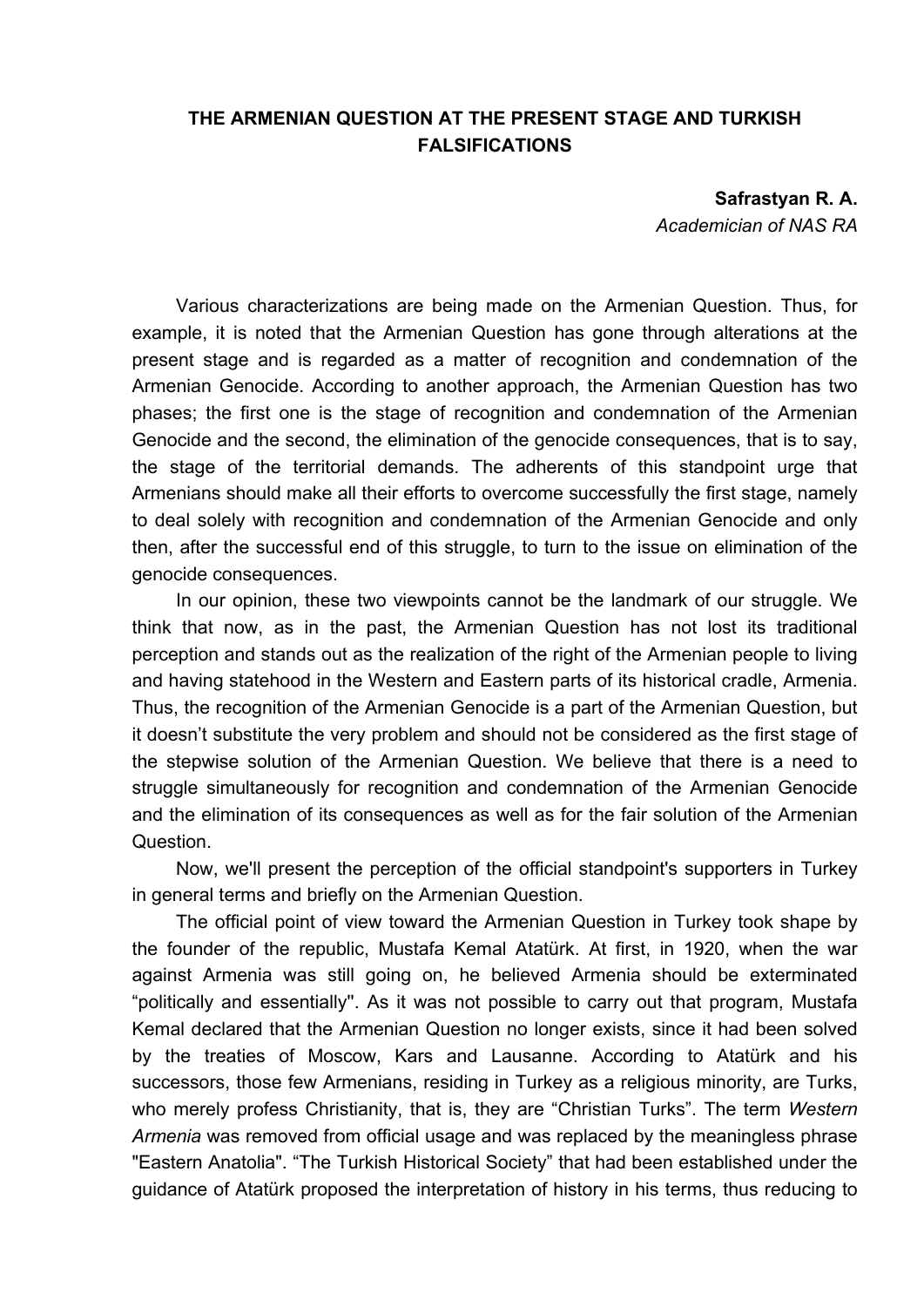silence the theme of the Armenian Genocide. In fact, such an approach was the continuation of the Young Turks' anti-Armenian policy and had an intention of fixing the favorable "results", obtained as a result of the Armenian Genocide.

However, despite Turkey's efforts, at any price, to consign to oblivion the Armenian Question, it was reopened by the Soviet Union as a matter of international diplomacy at the end of WW II, the solution of which would mean a loss of a part of the Armenian territories by Turkey and their inclusion in the Soviet Union. Indeed, the Soviet interpretation of the Armenian Question did not correspond to the age-old claims of the Armenian people to reestablish the unified nation state in its cradle, the Armenian Highland, but it was perceived as a partial restoration of justice, at least, in the political situation of the time.

Seeing that the Armenian Question was reopening regardless of its will, Turkey changed the accents in its approach. In 1946 the memories of Talaat pasha (one of the Young Turk leaders and chief initiators of the Armenian Genocide) were published under the official sponsorship in the distorted and revised way, where a separate chapter was "dedicated" to the Armenian Question. It was presented as terrorist acts, organized by the Armenians against the Ottoman Turkey's authorities with the support of Russia, thus the government had to deport Armenians. This approach took its final shape in the voluminous book «Armenians and the Armenian Question in History», published in 1950 by Esat Uras, a former member of the Young Turks Party and an officer of the Turkish secret services, whose principal targets were Armenians, living in Turkey. The official position of Turkey toward the Armenian Question was formulated in that book.

Thus, after WW II, when it became clear to the Turkish official circles that it is no longer possible to conceal the existence of the Armenian Question, an attempt was made to present it not as a regional problem or the question of the Armenian people to have an independent statehood in its homeland, but, falsifying facts, as a question of quite "legal displacement" carried out by the Turkish authorities because of terrorist and anti-state activities of the Armenian people.

The Turkish authorities were fully conscious then and continue to be as such at present, that the Sevres Treaty, preceeding the treaties of Moscow, Kars and Lausanne, will be placed again on the table and become a subject of international discussions once more, which can lead to the reopening of the problem of annexation of a significant part of Armenia by Turkey.

Closing eyes to the truth it is "possible" to dispute the issue of the Armenian Genocide; falsifying the history, to describe the genocide as a "displacement"; to draw into a dispute as whether there was or was not; to require disclosure of new facts; to urge for the formation of joint committees of historians, who should examine this issue; and so on. In addition, at the present stage the international law doesn't still enable completely to require restoration of the Armenian statehood as an elimination of consequences of the crime of genocide in Western Armenia, where Armenians were